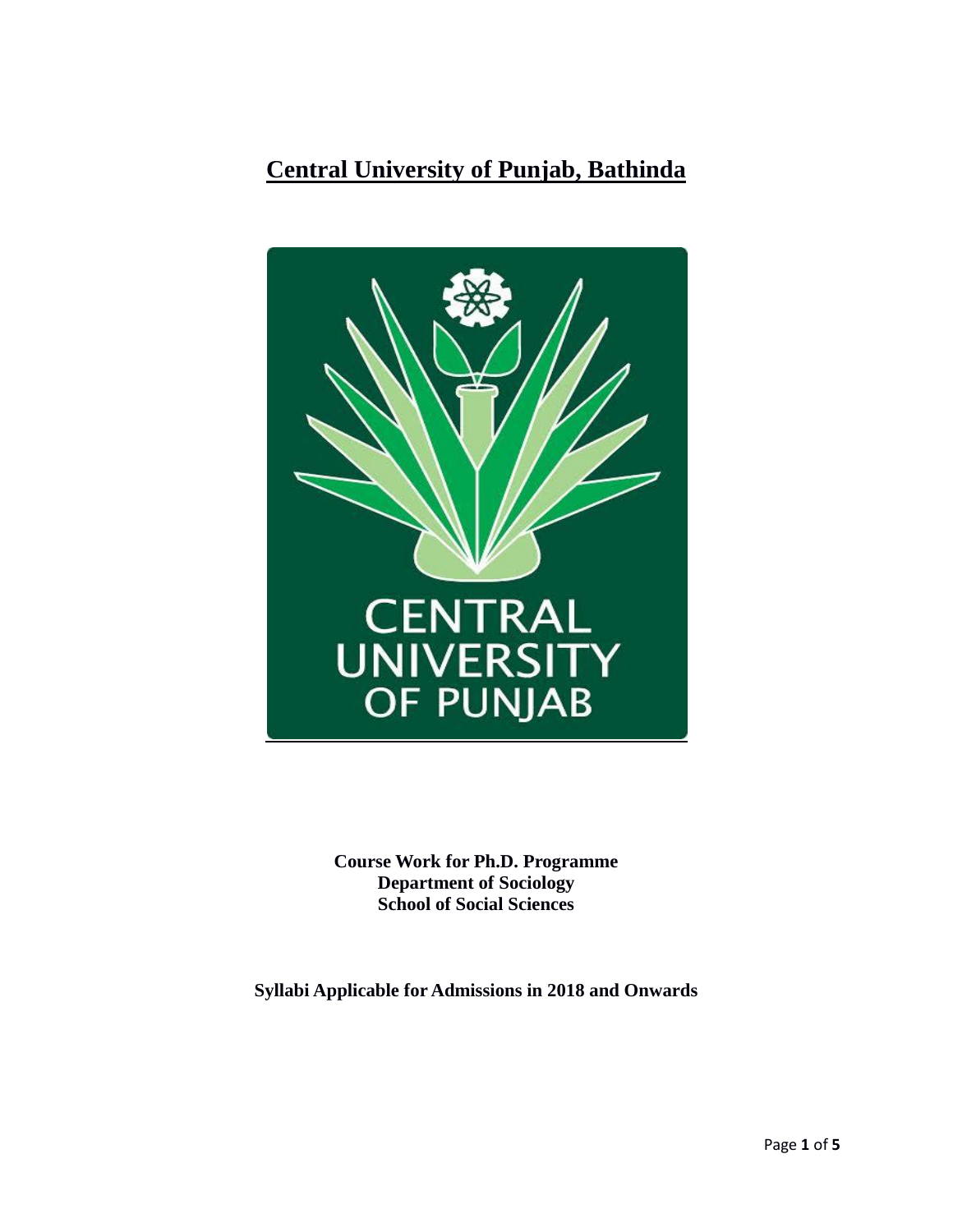# **Central University of Punjab**

### **Department of Sociology**

### **School of Social Sciences**

|                    |                                                   | <b>Credit Hours</b> |   |   |    |
|--------------------|---------------------------------------------------|---------------------|---|---|----|
| <b>Course Code</b> | <b>Course Title</b>                               |                     | т | р | Сr |
| SOC.701            | Research Methodology in<br><b>Social Sciences</b> | 4                   |   |   |    |
| <b>SOC.702</b>     | <b>Computer Applications and Statistics</b>       | $\overline{2}$      |   | 4 |    |
| SOC.703            | <b>Advanced Sociological Theories</b>             |                     |   |   |    |
|                    | <b>Thesis</b>                                     |                     |   |   |    |
|                    | <b>Total</b>                                      | 10                  | - |   |    |

#### **Course Work for Ph.D. Programme**

The course work for Ph.D. Programme is divided into various broad areas. The Centre engages in conducting research on themes relating to theoretical Orientation, methods, modernisation, globalisation, development, social change, human rights, marginal groups and communities, social exclusion and cultural analysis.

#### **Compulsory Courses:**

### **Research Methodology in Social Sciences SOC.701 Credits 4**

#### **Objective of the Course:**

This course will allow students to examine methodologically interesting texts in a variety of situations to illustrate the relationship between theory and method. A part of this course deals with extensive review of methodologically important works, where the student is expected to learn the creative ways to design and carry forward social research. Students are expected to pick two methodologically significant works in sociology – one from his/her own area of research and other from different area of research and do a critical review focusing its methodological significance.

### **Unit I: Theory and Method: Methodological implications**

- Karl Popper: falsification, critique of historicism and holism
- Thomas Kuhn: paradigm and paradigm shift, progression of knowledge
- Foucault: Genealogy, Archaeology of knowledge, Knowledge and power
- Paul Feyerabend: Methodological anarchism

### **Unit II: Major sources of data in Sociological research**

Historical sources: Archives, biographies, autobiographies, travelogues.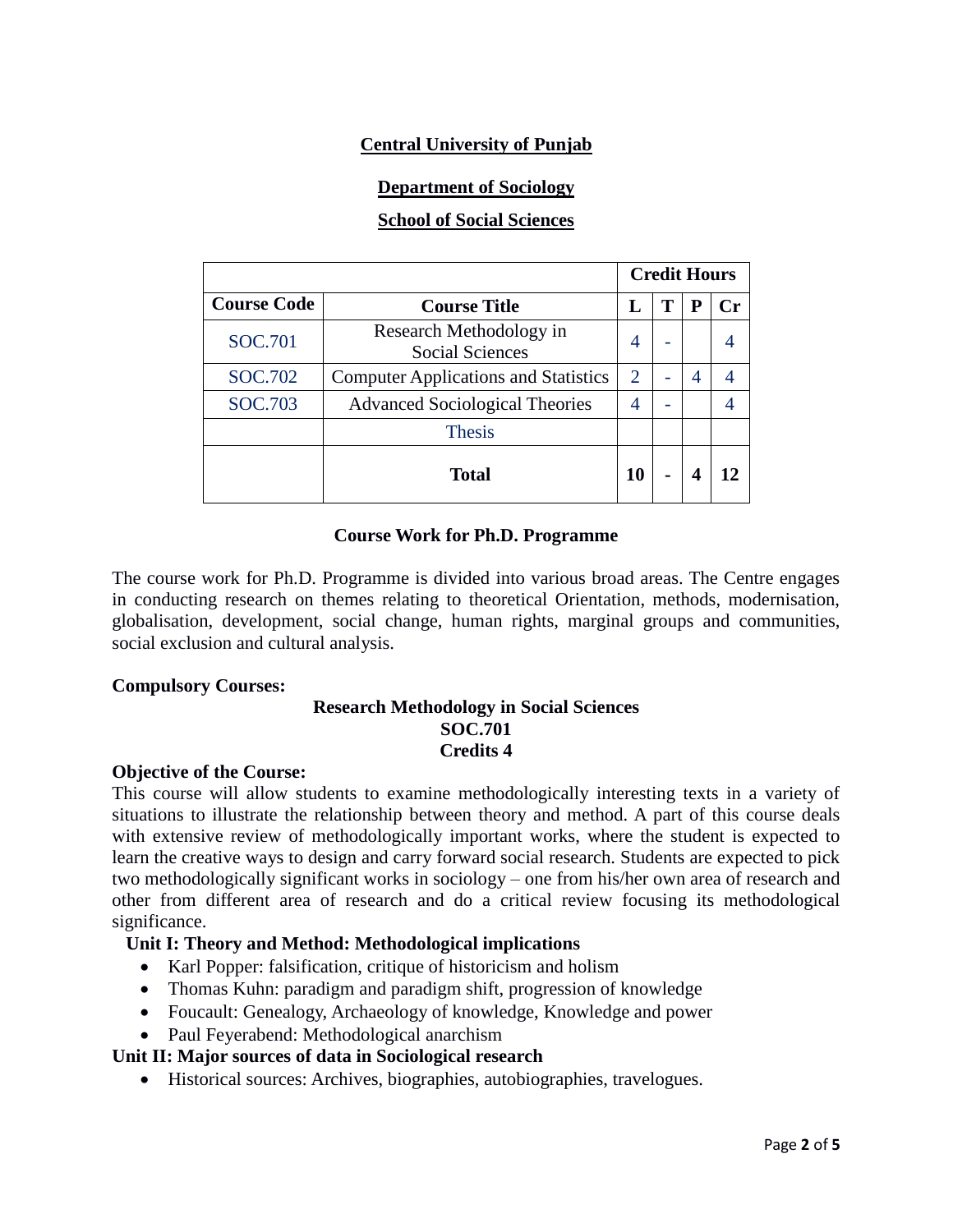- Official sources: Census, National Sample Survey Organisation (NSSO), National Family Health Survey (NFHS), Gazetteers, District handbooks, People of India Project and other macro data on society.
- Visual sources: Documentaries, Films and artefacts.
- Art and Literature as a source to understand social reality.

# **Unit III: Writing Report/Thesis**

- Review of Literature and defining research problem.
- Developing Theoretical Framework for Research.
- Research Synopsis, Structure of thesis.
- Issues related with research ethics in sociology.

### **Unit IV: Presentations and book review.**

### **Readings:**

- Bickman, Leonard, Pertti Asaswetari and Julia Brannen (eds.), 2008, Sage Handbook of Social Research, Sage Publications, London.
- Cicourel, A. V., 1964, Method and Measurement in Sociology, Free Press, Glencoe.
- Denzin, Norman, K., 1989, The Research Act, Prentice-Hall, Inc., New Jersey.
- Feyerabend, Paul, 2010, Against Method, Verso, London.
- Foucault, M., 1982, The Archaeology of Knowledge: And the Discourse on Language, Vintage, London.
- Hindess, Barry, 1977, Philosophy and Methodology in Social Sciences, The Harvester Press, Brighton, Sussex.
- Jenks, Chris (ed.), 1998, Core Sociological Dichotomies, Sage Publication, New Delhi.
- Kuhn, Thomas, 2012, The Structure of Scientific Revolutions, University of Chicago Press.
- Mukherjee, Partha N., 2000, Methodology in Social Research, Sage Publication, New Delhi.
- Popper, Karl, 2002, The Logic Of Scientific Discovery, Routledge, London.
- Popper, Karl, 2002, Conjectures and Refutations: The Growth of Scientific Knowledge, Routledge, London.
- Ridley, Diana, 2008, The Literature Review: A Step-by-Step Guide for Students, Sage Publications, London.
- Strauss, Anselm, 1990, Basics of Qualitative Research: Grounded Theory, Procedures and Techniques, Sage Publications, New Delhi.

### **Computer Applications and Statistics SOC.702 Credits 4**

### **Objective of the Course:**

This paper is designed to familiarize the students about basic statistical concepts, quantitative techniques for description and induction of sociological data. The students will learn to use ccomprehensively basic programmes and software's of computer,. Emphasis will be on the practice of Excel and SPSS for data processing and analysing.

### **Unit I**

Meaning and Significance of Statistics in Social Research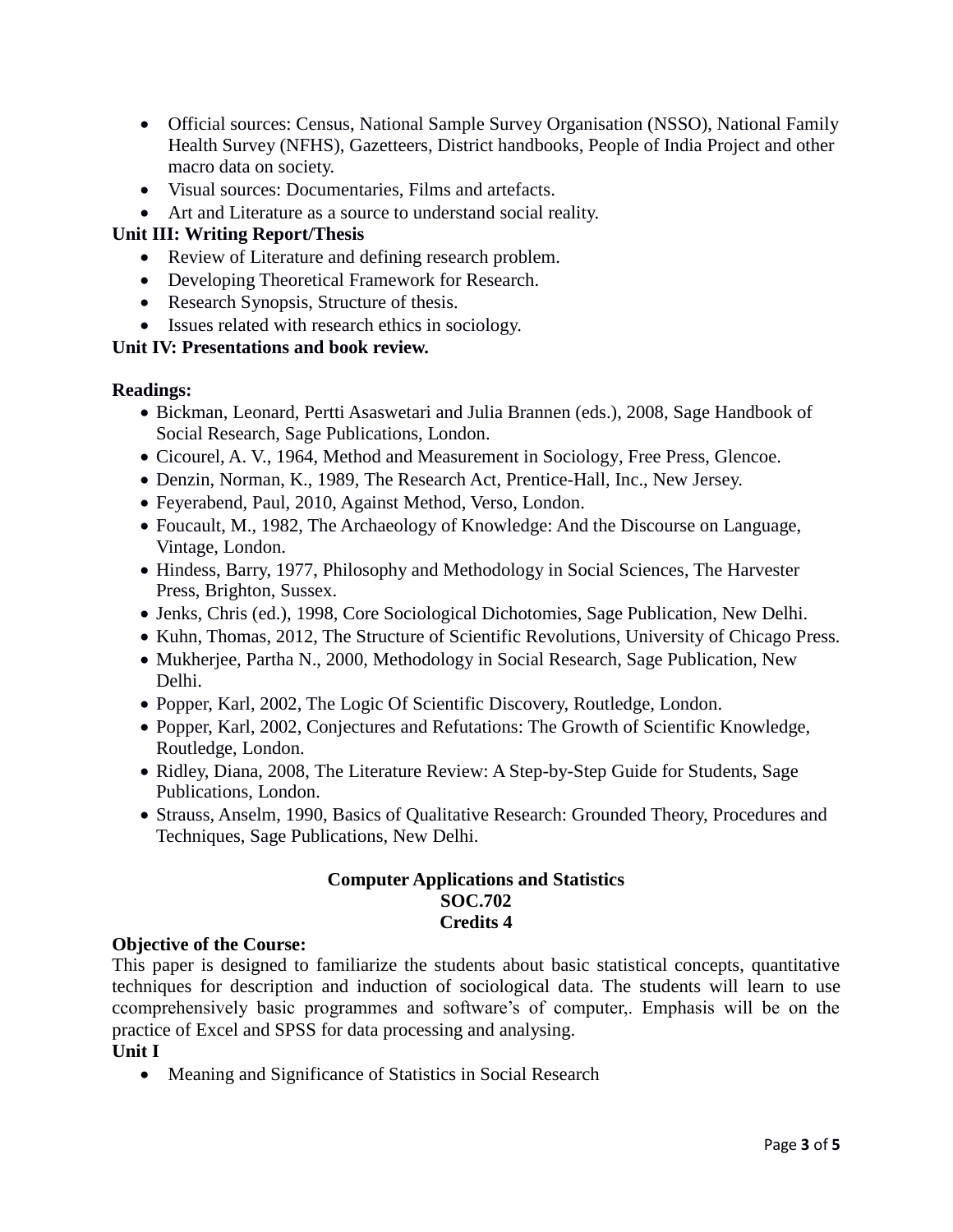- Variables-discrete and continuous, quantitative and qualitative; independent and dependent
- Levels of measurement-Nominal, ordinal and interval
- Frequency distribution, grouping error, cumulative frequency distribution, Arithmetic mean, median and mode

### **Unit II**

- Range, semi-interquartile range, average absolute deviation, variance, standard deviation,
- coefficient of variation, Symmetry and Kurtosis
- Bivariate distributions-Bivariate contingency tables, rules for percentaging bivariate
- Frequency tables

#### **Unit III**

- Measures of Association-Lambda, Cramer's V, Spearman's rank correlation, Gamma and
- Pearson's product moment correlation coefficient

#### **Unit IV**

 Statistical Inference-Simple random sampling, sample and universe, statistic and parameter, sampling distribution, standard error of statistic, level of significance, critical region

#### **Readings:**

- Blalock, H.M. (1979) Social Statistics, New York, McGraw Hill Book Company.
- Loether, H.J. and Tavish, Mac D.G. (1974) Descriptive Statistics for Sociologists: An Introduction, Boston, Allyn and Bacon, Inc.
- Mark Sirkin R. (1995) Statistics for the Social Sciences, London, Sage Publications.
- Muller John and Kar. F. Schusseller and Herbert, L. Costner, Statistical Reasoning in Sociology, Boston, Houghton Miffin Co.
- Norman, R. Kurtz (1985) Introduction to Social Statistics, London, McGraw Hill Book Company.
- Weiss, Roberts (1968) Statistics in Social Research, New York John Wiley & Sons, Inc.
- Jane, L. Fielding & G. Nigel Gilbet (2000), Understanding Social Statistics; Sage Publications: London.
- Deshpande, J.V., Gore, A.P., Shanubhogve (1995), Statistical Analysis of Nominal Data: New Age International Publishers: New Delhi.

### **Advanced Sociological Theories SOC.703 Credits 4**

### **Objective of the Course:**

This course attempts to map some of the major sociological traditions and the challenges to it from other disciplines after the Second World War. The objective of the course is to trace and contextualise the history and development of sociological theory and its multifaceted interaction with social theorization of this period. The course will be delivered through classroom lectures, presentations and focussed discussions.

### **Unit I: Debates in the Post War Sociological Traditions:**

- Challenges to Parsonian sociology Alwin Gouldner & C. Wright Mills.
- The re-emergence of micro social theorization Goffman & Garfinkel.